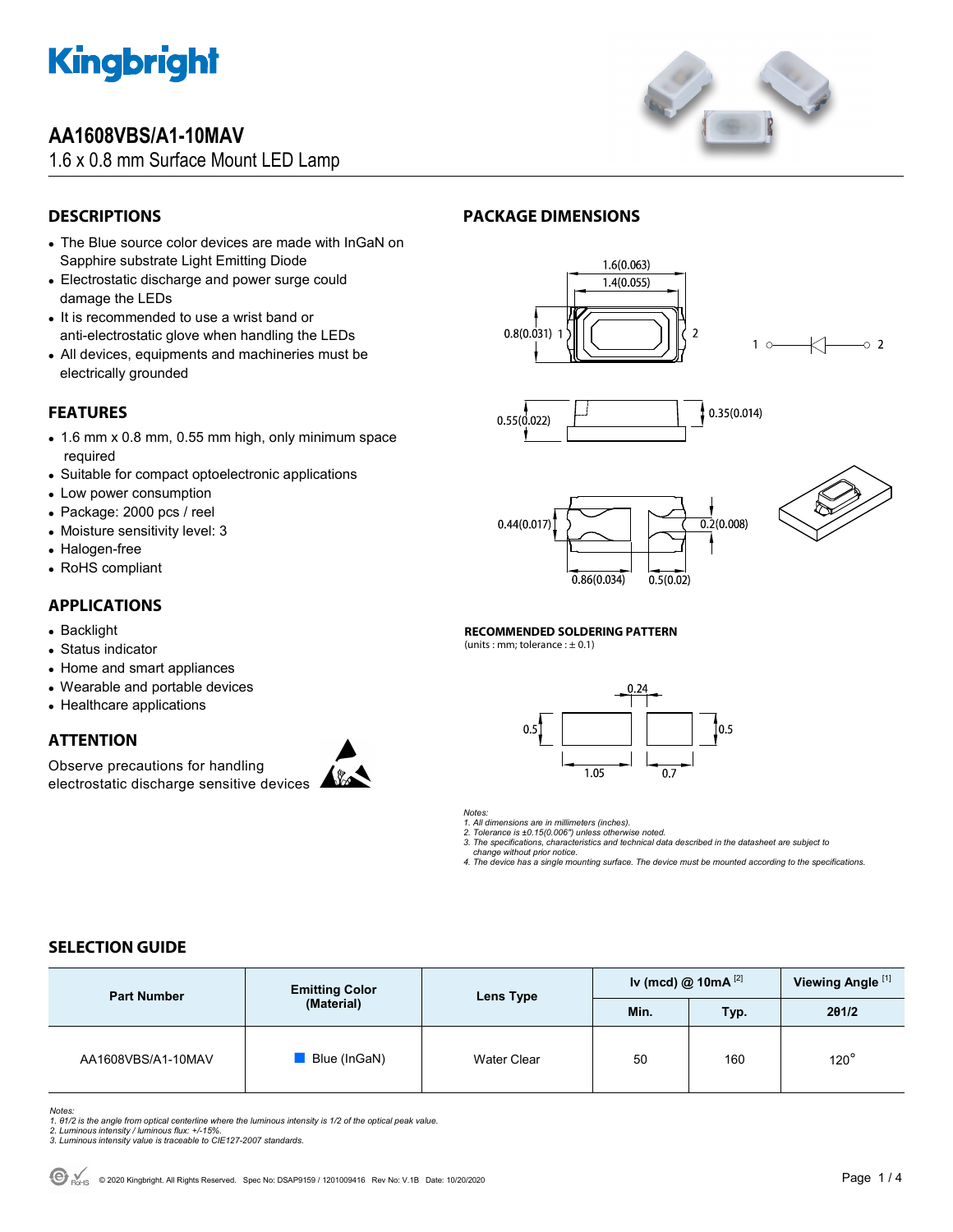### **ELECTRICAL / OPTICAL CHARACTERISTICS at T<sub>A</sub>=25°C**

| <b>Parameter</b>                                                                              | Symbol                     |                       | Value  |                          | <b>Unit</b>           |
|-----------------------------------------------------------------------------------------------|----------------------------|-----------------------|--------|--------------------------|-----------------------|
|                                                                                               |                            | <b>Emitting Color</b> | Typ.   | Max.                     |                       |
| Wavelength at Peak Emission $I_F = 10mA$                                                      | $\Lambda_{\rm peak}$       | <b>Blue</b>           | 463    | $\overline{\phantom{0}}$ | nm                    |
| Dominant Wavelength $I_F = 10mA$                                                              | $\lambda_{\text{dom}}$ [1] | <b>Blue</b>           | 468    | $\overline{\phantom{0}}$ | nm                    |
| Spectral Bandwidth at 50% Φ REL MAX<br>$I_F = 10mA$                                           | Δλ                         | <b>Blue</b>           | 25     | $\overline{\phantom{0}}$ | nm                    |
| Forward Voltage $I_F$ = 10mA                                                                  | $V_F$ <sup>[2]</sup>       | <b>Blue</b>           | 3.0    | 3.4                      | $\vee$                |
| Reverse Current ( $V_R$ = 5V)                                                                 | l <sub>R</sub>             | <b>Blue</b>           |        | 50                       | μA                    |
| Temperature Coefficient of $\lambda_{\text{peak}}$<br>$I_F$ = 10mA, -10°C $\leq T \leq 85$ °C | $TC_{\lambda peak}$        | <b>Blue</b>           | 0.04   | $\overline{a}$           | $nm$ <sup>o</sup> $C$ |
| Temperature Coefficient of $\lambda_{\text{dom}}$<br>$I_F$ = 10mA, -10°C $\leq T \leq 85$ °C  | $TC_{\lambda$ dom          | <b>Blue</b>           | 0.03   | $\overline{\phantom{a}}$ | $nm$ <sup>o</sup> $C$ |
| Temperature Coefficient of $V_F$<br>$I_F$ = 10mA, -10°C $\leq T \leq 85$ °C                   | $TC_{V}$                   | <b>Blue</b>           | $-3.0$ | $\overline{\phantom{0}}$ | $mV$ °C               |

*Notes:* 

1. The dominant wavelength (λd) above is the setup value of the sorting machine. (Tolerance λd : ±1nm. )<br>2. Forward voltage: ±0.1V.<br>3. Wavelength value is traceable to CIE127-2007 standards.<br>4. Excess driving current and

| <b>Parameter</b>                             | Symbol                      | Value          | Unit           |
|----------------------------------------------|-----------------------------|----------------|----------------|
| Power Dissipation                            | $P_D$                       | 80             | mW             |
| Reverse Voltage                              | $V_R$                       | 5              | $\vee$         |
| Junction Temperature                         | $T_j$                       | 115            | $^{\circ}C$    |
| <b>Operating Temperature</b>                 | $T_{op}$                    | $-40$ to $+85$ | $^{\circ}C$    |
| Storage Temperature                          | $T_{\text{stg}}$            | $-40$ to $+85$ | $^{\circ}C$    |
| DC Forward Current                           | $I_F$                       | 20             | mA             |
| <b>Peak Forward Current</b>                  | $I_{FM}$ <sup>[1]</sup>     | 100            | mA             |
| Electrostatic Discharge Threshold (HBM)      | $\overline{\phantom{a}}$    | 250            | $\vee$         |
| Thermal Resistance (Junction / Ambient)      | $R_{\text{th JA}}$ $^{[2]}$ | 340            | $^{\circ}$ C/W |
| Thermal Resistance (Junction / Solder point) | $R_{th}$ JS $^{[2]}$        | 160            | $^{\circ}$ C/W |

# **ABSOLUTE MAXIMUM RATINGS at T<sub>A</sub>=25°C**

Notes:<br>1. 1/10 Duty Cycle, 0.1ms Pulse Width.<br>2. R<sub>th JA</sub> ,R<sub>th JS</sub> Results from mounting on PC board FR4 (pad size ≥ 16 mm<sup>2</sup> per pad).<br>3. Relative humidity levels maintained between 40% and 60% in production area are re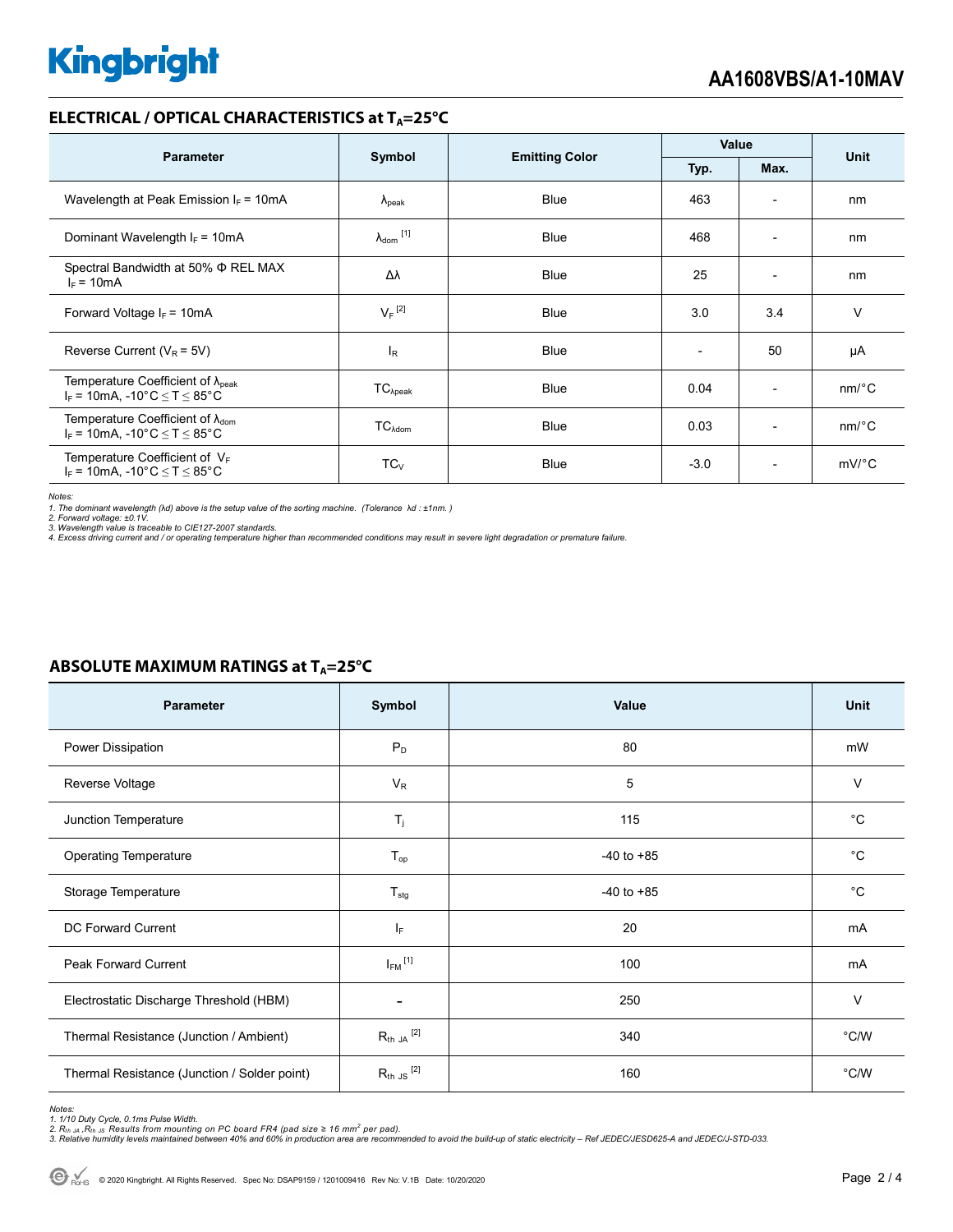# **Kingbright**

### **TECHNICAL DATA**



### **SPATIAL DISTRIBUTION**



**BLUE** 





**Forward Current Derating Curve Luminous Intensity vs.** 



**Ambient Temperature**



### **REFLOW SOLDERING PROFILE for LEAD-FREE SMD PROCESS**



### **TAPE SPECIFICATIONS** (units : mm)



**REEL DIMENSION** (units : mm)



*Notes:* 

- *1. Don't cause stress to the LEDs while it is exposed to high temperature.*
- *2. The maximum number of reflow soldering passes is 2 times. 3. Reflow soldering is recommended. Other soldering methods are not recommended as they might cause damage to the product.*